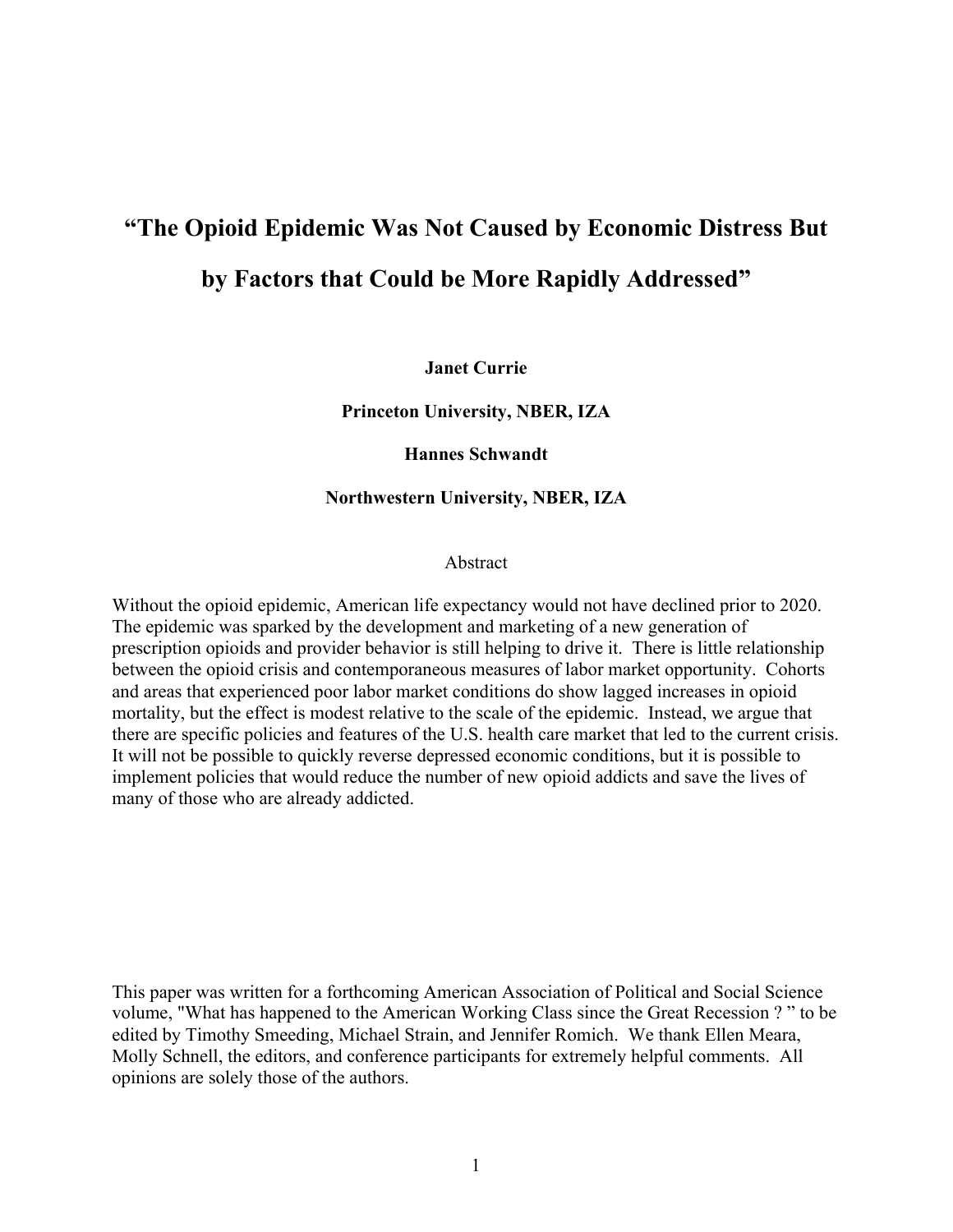Deaths due to drug overdoses, mainly involving opioids, have more than tripled since 1999, and reached 81,000 in the 12 months ending in May 2020 (CDC, 2020). The U.S. leads the world in consumption of opioids, accounting for 72.9% of sales of Oxycodone and similar drugs (United Nations, 2018). The number of deaths due to opioids dwarfs the toll from previous drug epidemics in the U.S. Figure 1 shows that mortality from opioids is so great, that without these deaths U.S. life expectancy would have continued to rise after 2013 instead of falling. Moreover, Figure 1 shows, perhaps surprisingly in view of the argument that opioid deaths are due to economic conditions, that the Great Recession had a negligible impact on opioid deaths. Deaths were rising prior to 2008-2009 and continued to do so afterwards.



Figure 1: Actual and counterfactual life expectancy without deaths of despair

Notes: The blue solid line shows actual life expectancy over time. The three lines with triangle, square, and circle markers show counterfactual life expectancy estimates. The line with triangles assumes constant death rates for suicides at their 2000 level, the line with squares shows constant death rates for suicides and liver disease at their 2000 level, and the line with circles assumes constant death rates for suicides, liver disease and drug poisoning at their 2000 level. Source: Authors' calculations based on Vital Statistics mortality data.

Has the epidemic had a disproportionate effect on the working class? Perhaps the best examination of the relationship between socioeconomic status and overdoses is Altekruse et al. (2020) who examine 4.5 million records from the 2008 American Community Survey that were linked to the National Death Index for 2008-2015. In models that focus on people 10 years and older in 2008 and control for age, race, ethnicity, census division and other variables, they find that people in households with incomes less than 100% of the poverty line are 1.36 times more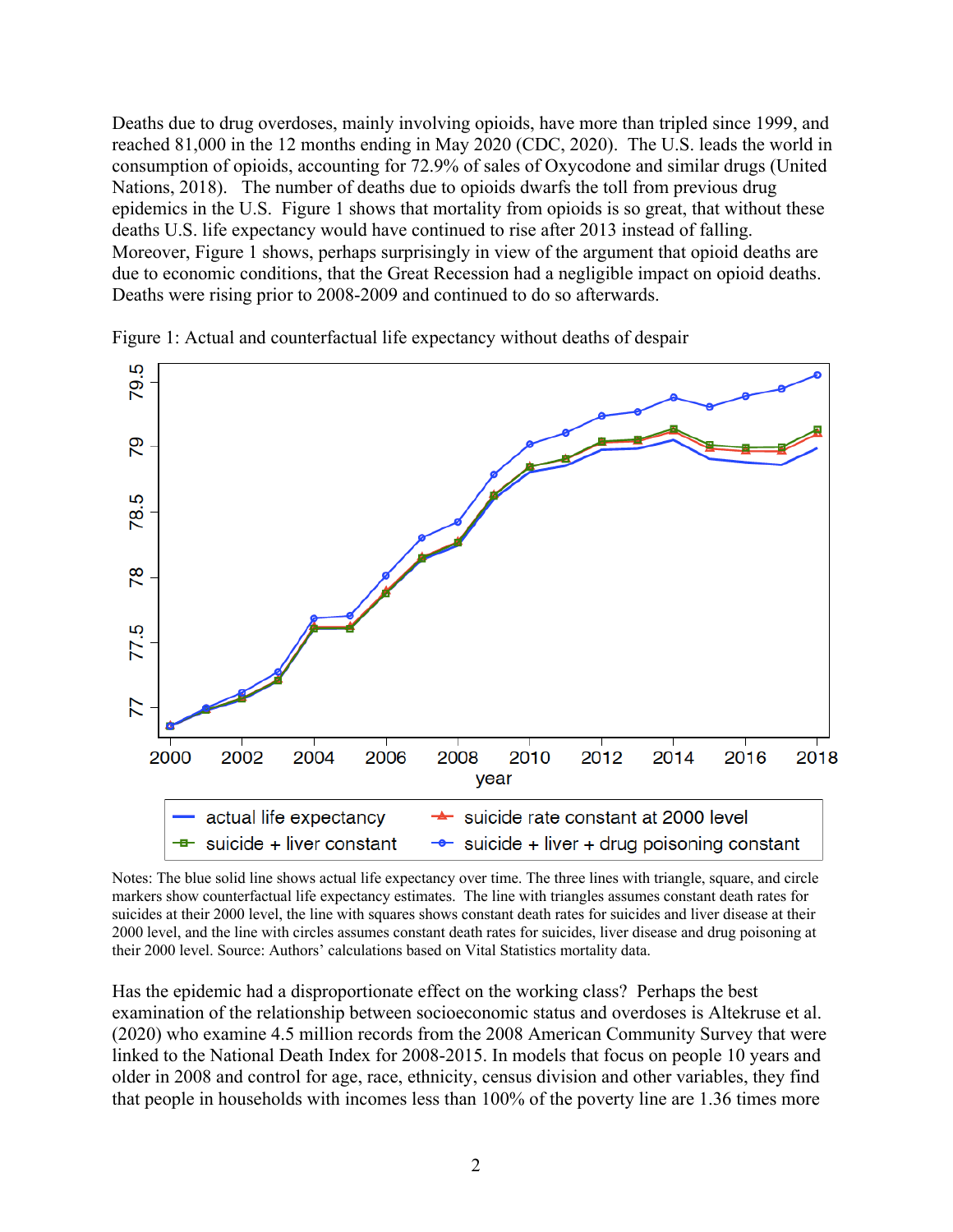likely to overdose. But there is little difference between those at 100-299%, 300-499%, or above 500% of poverty.

Differences by education are starker: Those with less than a Bachelor's degree have a risk 2.3- 2.5 times greater, with little difference between those with less than high school, high school, or some college. Figure 2 repeats that analysis in Figure 1, constructing life expectancy for those with greater than 12 years of education and those with less or equal to 12 years of education. The figure shows that the burden of overdoses has been much higher for the less educated group.

Figure 2: Actual and counterfactual life expectancy without deaths of despair, for those with greater than 12 years of education and those with less than or equal to 12 years of education



Notes: The thick red and blue lines shows actual life expectancy at birth for those with low education (less than 13 years of education) and high education (more than 12 years of education) over time. Life expectancy is calculated based on educational attainment measured at age 25 and above. Below age 25, mortality rates are assumed to be constant across education groups. Counterfactual life expectancy estimates are shown, holding different mortality causes constant at their 2000 level. Source: Authors' calculations based on Vital Statistics mortality data.

Among other groups considered in this volume, overdose risk is 2.8% higher for the disabled (see Bengali et al., this volume), and 2.7 times higher for those who were incarcerated in 2008 (see Finlay and Mueller-Smith, this volume). Perhaps surprisingly though the risk was 2.5 times higher for non-Hispanic Whites than for Hispanics, and 2.7 times higher for non-Hispanic Whites than Blacks. Gaps in overdose deaths between people with and without health insurance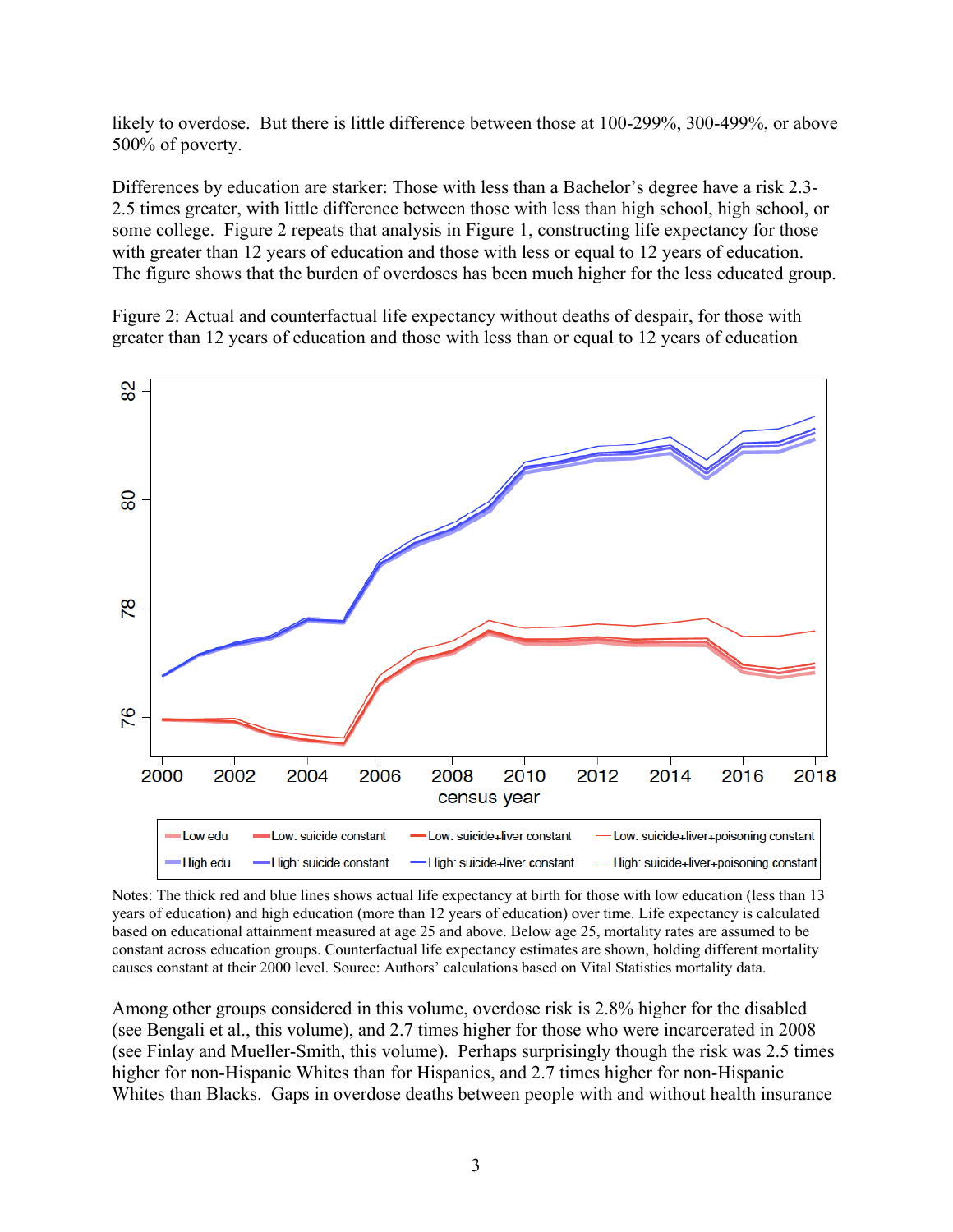are quite small: Those without health insurance are 1.3 times more likely to overdose. The role of health insurance in paying for opioids is discussed further below.

These time trends and differences across groups suggest that a story in which disadvantage leads to opioid deaths is overly simplistic. We argue instead that the development and marketing of a new generation of prescription opioids sparked the epidemic and that provider behavior is still helping to drive it. We first show that there is little relationship between the opioid crisis and contemporaneous measures of labor market opportunity. We next consider the relationship between opioids and labor market opportunity over the longer term. Cohorts and areas that experienced poor labor market conditions do show lagged increases in opioid mortality, but the effect is modest relative to the overall size of the epidemic. In the third section, we turn to the policies and features of the U.S. health care market that led to the current crisis. Understanding how we got here is extremely important because it shows that there is a lot of hope. It will not be possible to quickly reverse economic circumstances in depressed parts of the country, but it is possible to implement policies that would reduce the number of new opioid addicts and save the lives of many of those who are already addicted.

#### **Part 1: The relationship between opioid use and contemporaneous measures of employment, unemployment, and labor force participation**

Two ideas about the relationship between opioids and employment have become widely accepted. The first is that unemployment leads directly to opioid abuse. The second is that opioid abuse makes people unemployable. Both of these ideas have a grain of truth in them. For example, in a study of men in New Jersey who were out of the labor force, Krueger (2017) found that over 50% reported taking prescription opioids daily. However, this does not prove that pain medication *causes* people to drop out of the labor force. For example, someone with chronic back pain might drop out of the labor force and then be prescribed opioids. In this case, the patient's back pain rather than opioid use is what caused them to leave the labor force.

Opioid use is not the main reason for declining labor force participation over time. Declines in male labor force participation among lower-skilled prime age men began well before the current opioid crisis and reflect falling demand and low wages for less skilled workers combined with the growth of other sources of income support, such as disability payments (Council of Economic Advisors, 2016). Declining labor force participation among women is a more recent phenomenon. After growing from 43% to 78% of prime age women between 1962 and 2000, prime age female labor force participation fell to 75% in 2016, with declines closer to 10 percentage points among women with a high school education or less. These recent declines parallel the ongoing declines in labor force participation among less skilled men, suggesting that similar forces have been at work in recent years (Black and Schanzenbach, 2017).

There is some support for the idea that unemployment can affect opioid use. For example, Venkataramani et al. (2020) found that areas where car plants had shut down experienced increases in opioid overdoses that became statistically significant by five years after the closing. Yet unemployment cannot be the major driver of the opioid epidemic. The fraction employed in manufacturing declined steadily from 26.4% to 14.4% between 1970 and 2000 (U.S. Bureau of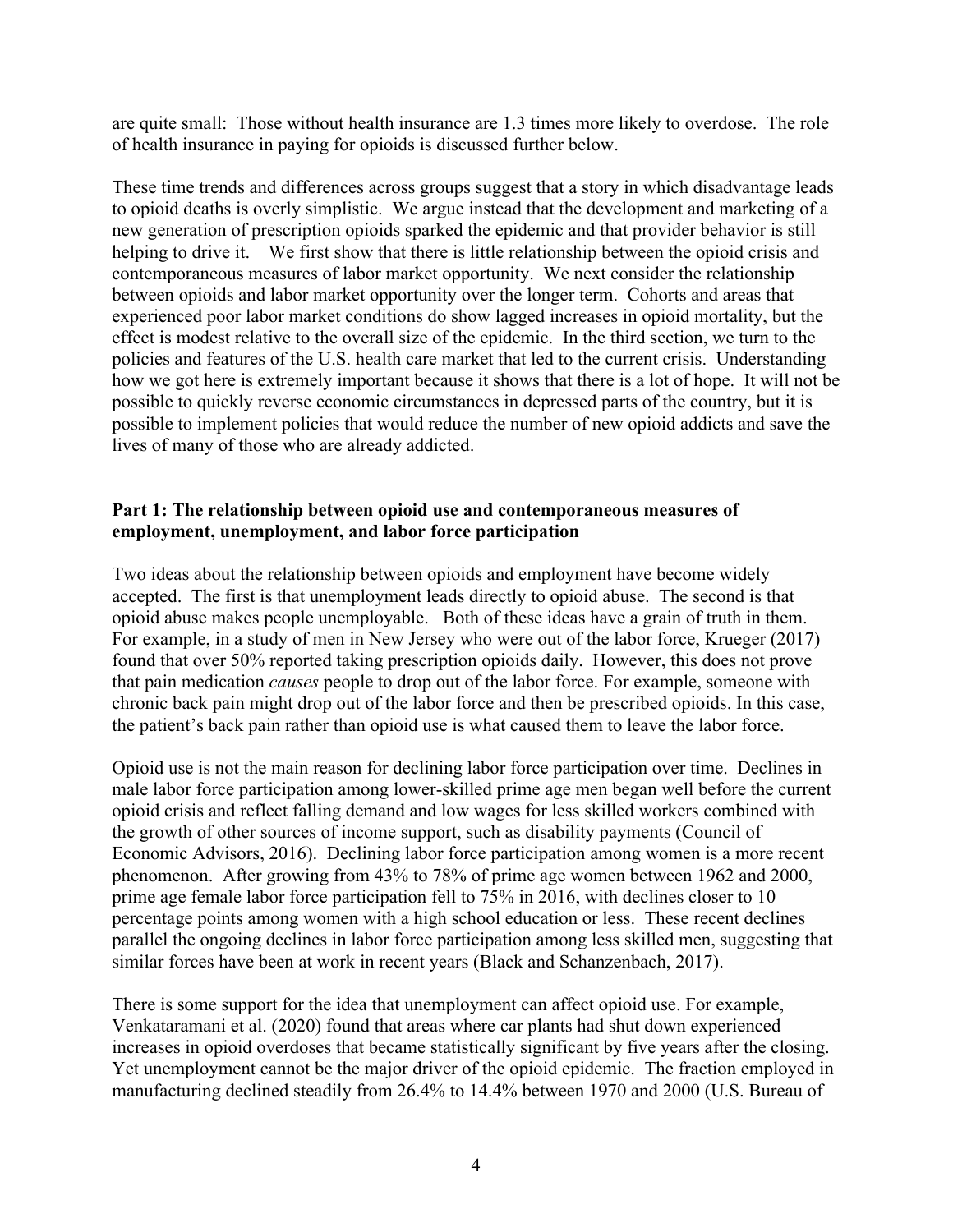Labor Statistics, 2020) while the epidemic only began after 1997. The opioid epidemic first gained a foothold in the prosperous period prior to the recession of 2008. As the epidemic peaked in 2017-2018, unemployment was at its lowest level in decades. And while a great deal of attention has been focused on opioid deaths in depressed areas with persistently high unemployment, the majority of opioid deaths occurred in large states with low unemployment rates (Currie and Schnell, 2018). A final fact that does not fit the popular narrative is that although African-Americans have persistently high unemployment relative to other Americans, the epidemic seemed to start first among non-Hispanic whites, and had a particularly large impact on white women (Singhal, 2016).

Figure 3: Overdose deaths per 100,000 vs. unemployment rate, by state, 2018



Notes: State-level data on unemployment for March 2018 is available here: https://www.bls.gov/opub/ted/2018/eight-states-at-historically-low-unemployment-rates-in-march-2018.htm. Data on overdose death rates and numbers of deaths in 2018 by state is available here: https://www.cdc.gov/nchs/pressroom/sosmap/drug\_poisoning\_mortality/drug\_poisoning.htm. Larger bubbles indicate more deaths.

Figure 3 plots state opioid death rates in 2018 against the unemployment rate. The size of the bubbles indicates the number of deaths in each state. Seven states, California, Florida, Pennsylvania, Ohio, Texas, and New Jersey (in order of number of deaths) accounted for 42% of all of the opioid deaths in that year. The unemployment rates in all these states were very similar, even though in Ohio, the death rate was 35.9 per 100,000 and in Texas it was 10.4 per 100,000. West Virginia fits the stereotype, with both relatively high unemployment and the highest death rate at 51.5 per 100,000 population. But other states are outliers in the other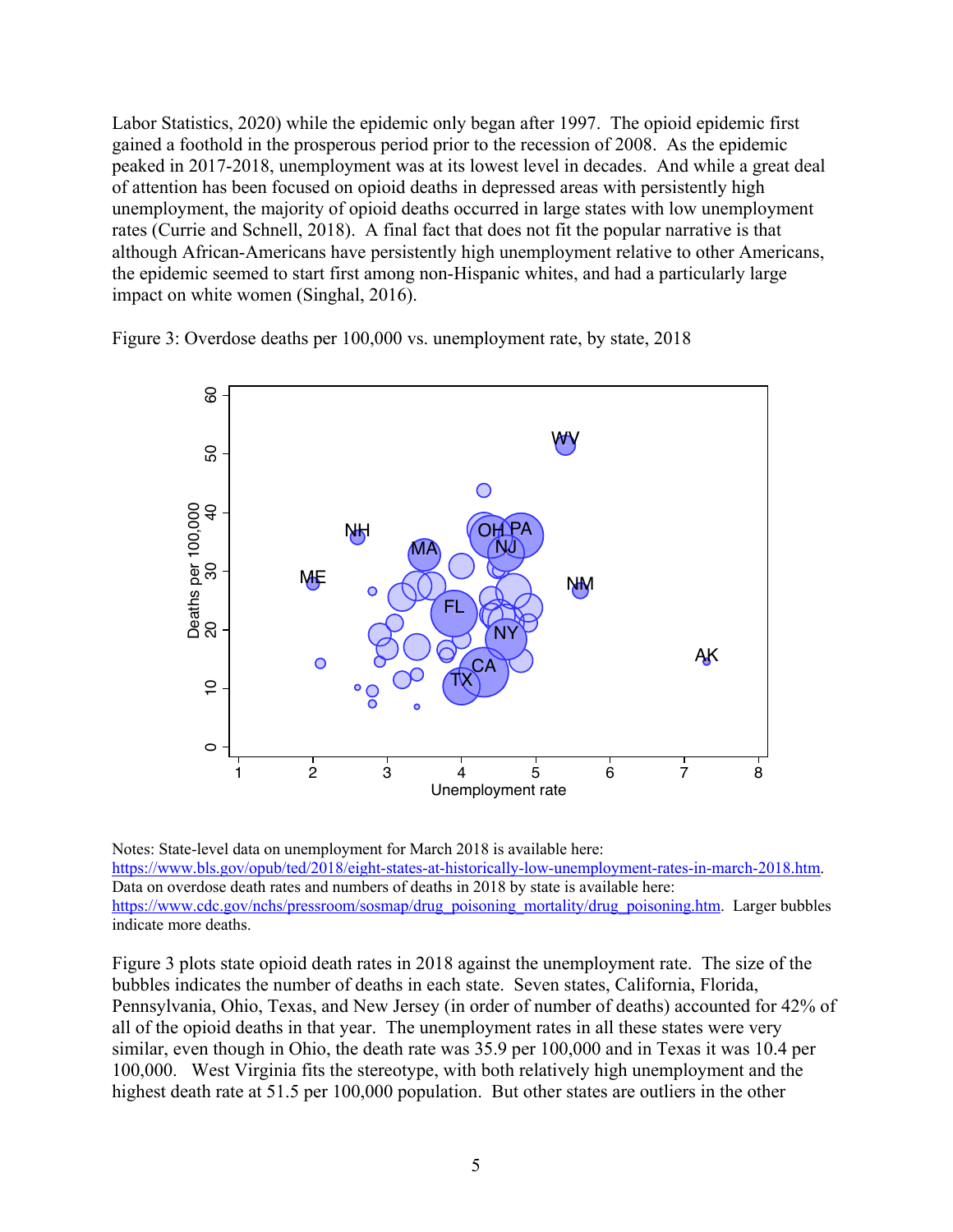direction—for example both Massachusetts and New Hampshire had lower than average unemployment rates but high opioid death rates.

Furthermore, most people taking opioids are working. Currie, Jin, and Schnell (2019) analyze data from all retail pharmacies in the U.S. and find that 85% of the opioids prescribed for working aged people were paid for by private health insurance, which is employer provided. It is important to look at prescription opioids because most people who abuse opioids began with legally prescribed medications (Schnell, 2019). For example, 80% of heroin users began by misusing prescription opioids (National Institute on Drug Abuse, 2020).

Even states with low unemployment have relatively depressed areas, so it is important to look at smaller geographies, like counties. Currie, Jin, and Schnell focus on the relationship between employment and opioid prescribing in the U.S. at the county level between 2006 and 2014. They look at employment rather than unemployment because unemployment rates come from national surveys that do not produce reliable county-level estimates. Employment data come from actual counts of people on the payroll because employers pay payroll taxes. The raw data actually show a positive relationship between employment and opioid prescribing at the county level.

To ask whether changes in opioid prescribing affect employment, they use prescriptions for the elderly as an instrument for prescriptions for working aged adults. The underlying assumption is that higher prescribing for the elderly is correlated with higher prescribing for other groups, but has no direct effect on employment of prime aged adults. To examine the reverse question of whether changes in employment cause changes in opioid prescribing, they instrument employment changes using a shift-share instrument based on the idea that national employment shocks to say, the oil industry, will have a larger impact on oil producing regions.

They find that there is actually a small positive relationship between changes in opioid prescribing and changes in employment for females in areas with low levels of education. And there is no systematic relationship between changes in opioid prescribing and changes in employment rates for men. These results differ from some that have been reported in the literature for several reasons.<sup>1</sup> First, they focus on the more accurate employment data rather than on unemployment. Second, they use a longer time period and include county-level fixed effects to control for fixed long-term differences between counties (e.g. Harlan County is different than San Diego in many ways). Third, they use all states, rather than a small subset. Fourth, they use instrumental variables to account for omitted time-varying third factors that could drive correlations between unemployment and opioid use.

<sup>1</sup> Hollingsworth et al. (2017) report that a one percentage point increase in county unemployment rates is associated with a 3.55% increase in opioid fatalities. Carpenter et al. (2017) find that a one percentage-point increase in the state unemployment rate is associated with a 0.0004 percentage point increase in the probability of having a substance use disorder involving analgesics in the past year. Both studies include fixed effects but neither deals with time varying omitted variables. Harris et al. (2019) find a large negative effect of opioid prescribing on employment-to-population ratios, using data on 10 states but do not include county fixed effects.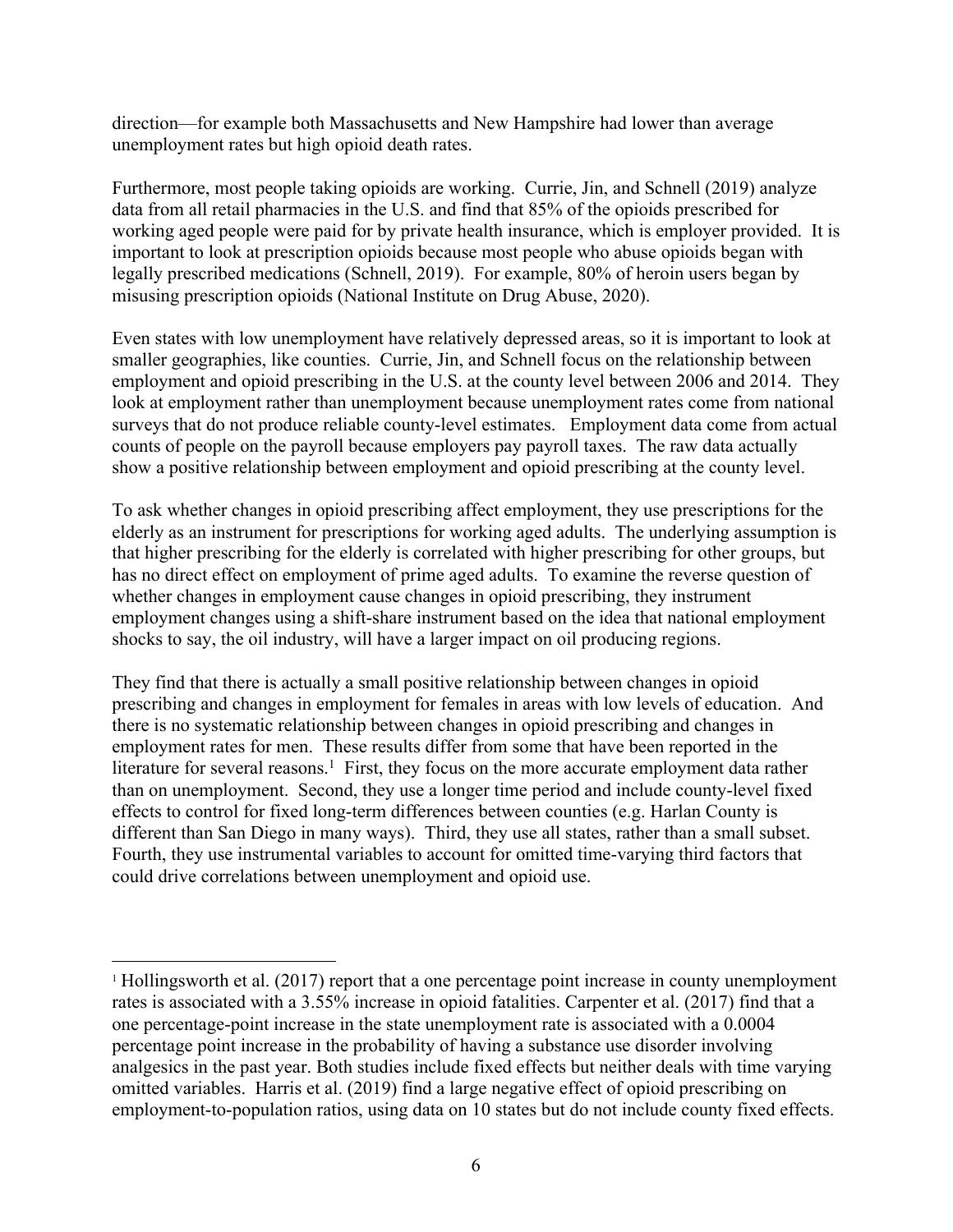Like much of the rest of the literature, Currie, Jin, and Schnell focus on prescription opioids, but in 2014 the number of deaths due to illegal opioids overtook the number of deaths due to prescription opioids. Still, Figure 3 deals with all opioid deaths and tells the same story – the relationship between opioid use and contemporaneous measures of labor force activity is weak.

#### **Part 2: The relationship between longer-term measures of economic prospects and opioid deaths**

It might take years or even decades for economic disadvantage and socioeconomic decline to translate into addiction, sickness, and death. Several recent studies have taken a longer-term perspective – either by focusing on structural economic changes from import competition and automatization or by following unlucky cohorts of people who entered the labor market during recessions.

# *Impacts of structural change*

Autor, Dorn, and Hanson (2013) established that import competition originating from China's economic rise led to dramatic declines in U.S. manufacturing jobs. Autor, Dorn, Hanson (2018) find that when measured over decades, these reductions in manufacturing jobs increased mortality due to drug and alcohol poisonings. Pierce and Schott (2020) find similar effects of trade shocks on mortality in the twelve years following the U.S. granting of permanent normal trade relations to China in 2000. These effects are only present for non-Hispanic whites and are stronger for males, who were most impacted by trade-related declines in manufacturing. Adda and Fawaz (forthcoming) confirm these mortality results and document increases in illness and chronic pain. They point out that it is the persistence of these structural economic shocks that makes them deadly.

U.S. manufacturing jobs also declined due to automation and the rise of robotics. Charles, Hurst, and Schwartz (2019) use shift share instruments to analyze the mortality impacts of all of the shocks that affected national manufacturing activity and find positive effects on drug abuse and overdose deaths.

While this literature on structural change finds a relationship between past manufacturing job losses and overdose deaths, economic decline cannot explain the magnitude of the opioid epidemic. For example, Pierce and Schott's (2020) estimates imply that a shift from the 25<sup>th</sup> to the 75th percentile of trade exposure can explain only up to 11.5% of the overall drug overdose deaths in 2017. <sup>2</sup> Charles, Hurst, and Schwartz (2019) caution that it is difficult to extrapolate their estimates to the aggregate since there may be confounding factors that they do not account for in their estimates. Ruhm (2019) does examine the role of confounding factors in the estimated relationship between economic decline and rising opioid deaths at the county level. He

<sup>2</sup> Pierce and Schott (2020) find that an interquartile shift in trade exposure is associated with an increase of 2.5 drug overdose deaths per year. Overall age-adjusted U.S. drug overdose mortality was 21.7 in 2017.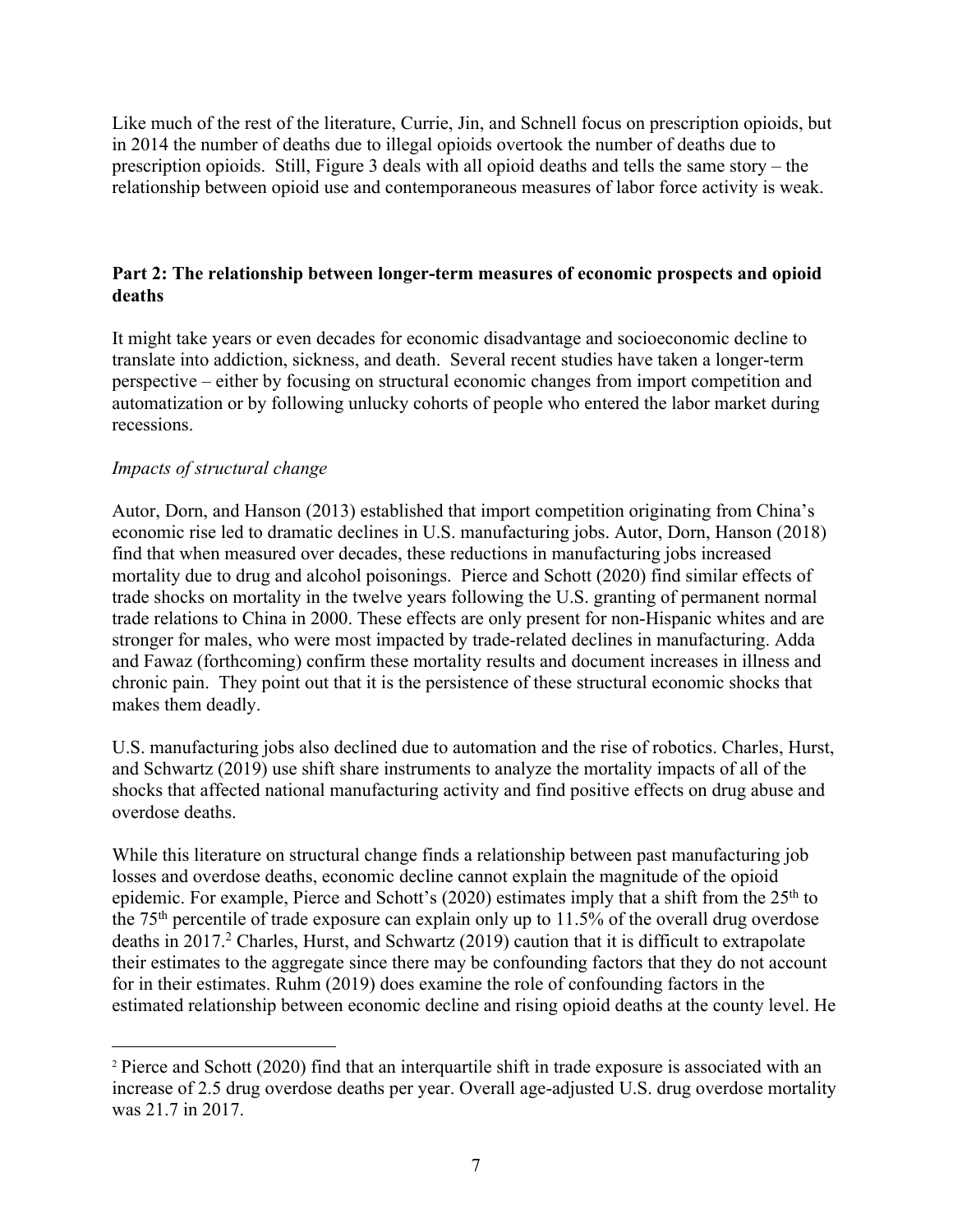finds that after adding controls for counties' age and education structure, long-term changes in economic conditions explain at most one-ninth of the growth in overall drug-related mortality rates and very little of the variation in deaths due to prescription opioids. In other words, the epidemic has not been limited to areas experiencing negative structural change, but has raged in many other parts of the country that were not suffering such decline. Bloom et al. (2019) show that the west coast and New England benefitted from Chinese import competition, but New Hampshire and Massachusetts have still been hit hard by opioids (Stopka et al., 2019).

#### *Long-run effects of business cycle fluctuations*

Business cycle fluctuations are another important source of economic dislocation. However, downturns are followed by upturns and it can be difficult to distinguish the impact of downturns on future health. New labor market entrants are a group that bear the scars of temporary economic downturns for many years (Oyer, 2006; Kahn, 2010; Oreopoulos et al., 2012; Schwandt and von Wachter, 2019). For every percentage point increase in the local unemployment rate at labor market entry, recession graduates suffer an income loss of about 3% which fades out only after 10 to 15 years.<sup>3</sup>

Schwandt and von Wachter (2020) link mortality rates for cohorts defined by their state and year of birth to the economic conditions these cohorts faced around labor market entry. To account for endogenous graduation timing and migration, the authors predict a cohort's graduation year and location using the average education and migration rates of surrounding cohorts. This setting allows the authors to analyze the causal impact of local recessions at labor market entry on mortality up to age 50.

They find that affected cohorts initially have lower mortality driven by reductions in traffic and workplace accidents. (See also Ruhm, 2000; Miller et al., 2009; He, 2016; Strumpf et al., 2017). However, increases in mortality start to appear around 15 years after labor market entry and last at least to age 50. Unlucky cohorts are more likely to die of drug overdoses, liver disease, and other causes linked to poor health behaviors, including heart and lung diseases. Each percentage point increase in the unemployment rate at a cohort's labor market entry leads to a 2% increase in overall mortality and in deaths of despair. A moderate recession at labor market entry, increasing the unemployment rate by three percentage points, would therefore increase mortality in midlife by about 6%.

The mortality impacts of entering the labor market during a recession are economically important but explain only a small share of the overall increases in drug overdose deaths. Only a small number of cohorts were hit by a recession at labor market entry. And even in the hypothetical case that all cohorts experienced a strong recession at graduation, the implied

<sup>&</sup>lt;sup>3</sup> Recessions typically affect hiring more than firing. Those who enter the labor market in a downturn tend to start at lower-quality firms and take many years and repeated movements across firms to climb the job quality ladder and close the payment gap (Oreopoulos et al., 2012).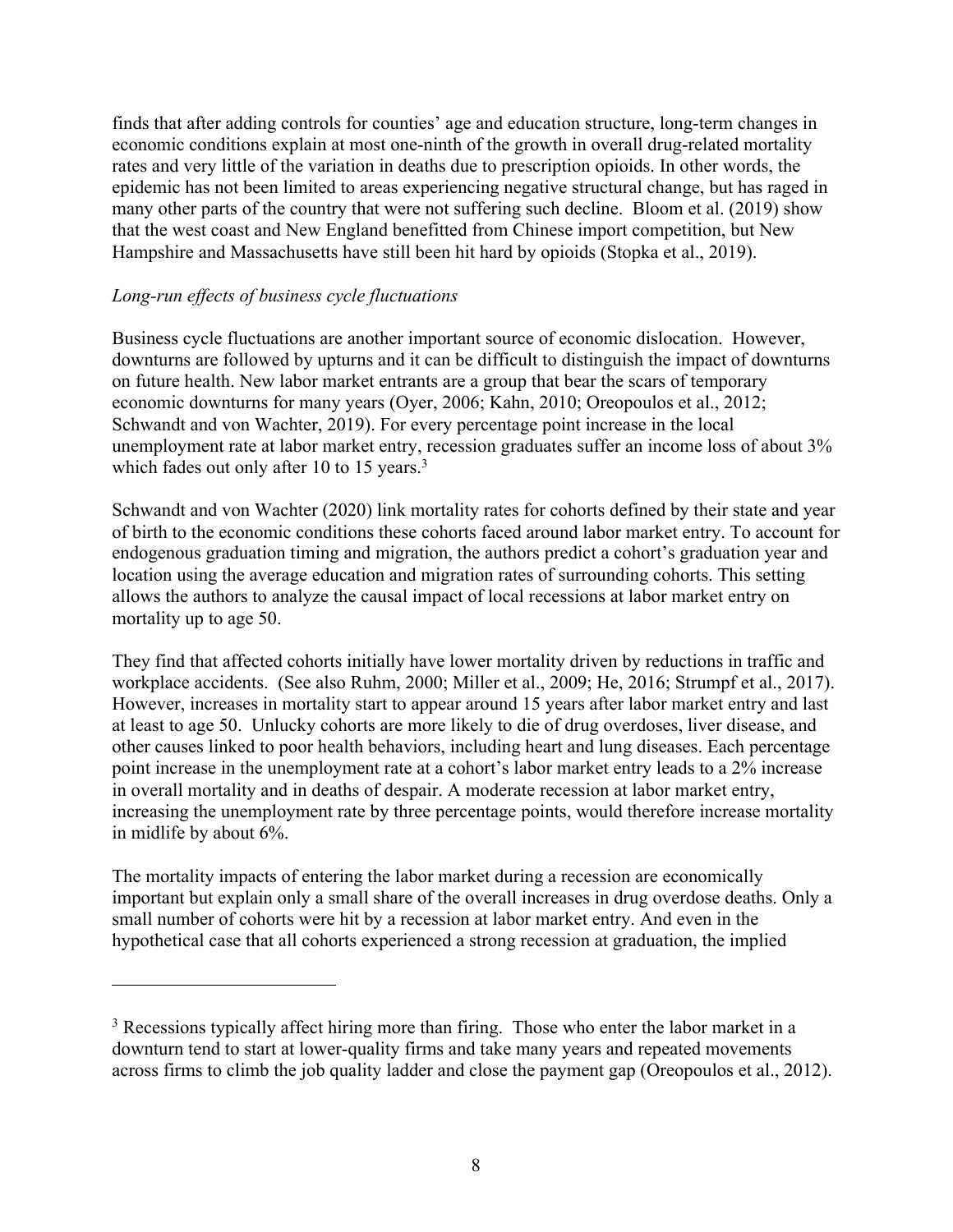increase in opioid mortality would only amount to one-eighth of the overall opioid mortality increase observed in the past two decades (Schwandt and von Wachter, 2020, p.16).

# **Part 3: The real causes of the opioid epidemic and policy responses**

As we have described, neither contemporaneous or long-term economic conditions can explain the severity of the U.S. opioid epidemic. This tragic situation is due to three factors. First, beginning in the late 1970s, new ideas about pain began circulating: Physicians began to believe that many patients suffered needlessly and that physicians had a duty to monitor and treat pain as "the fifth vital sign" (Wailoo, 2014). These changes were reflected in the rise of pain medicine as a specialty.

Second, companies like Purdue Pharma began aggressively marketing a new generation of opioids as a safe, non-addictive way to treat pain. Purdue spent hundreds of millions of dollars targeting doctors, hospitals, medical schools, and sponsored continuing medical education seminars which doctors take to maintain their accreditation (Van Zee, 2009). OxyContin, which was approved in 1995, was specifically promoted as safe for chronic pain as well as for conditions like wisdom tooth extraction. We now know that despite Purdue's claims, drugs like OxyContin are extremely addictive. For example, Barnett et al. (2017) showed that emergency room patients treated by doctors who were high prescribers of opioids were more likely to be taking opioids six months later than patients treated by low prescribers in the same hospitals, indicating that many people became addicted through a one-time exposure to opioids.

Prior to the marketing push, most doctors believed that opioids were too addictive and dangerous for anyone except terminally ill patients. Aggressive marketing by pharmaceutical companies changed those perceptions: Sales of opioid pain killers quadrupled between 1999 and 2013 (Paulozzi et al., 2011), fueling the rise in overdose deaths. Alpert et al. (2019) show that deaths rose faster in states where OxyContin was marketed more aggressively.<sup>4</sup> Deiana et al. (2020) show that companies marketed opioids more aggressively in years when raw material prices were lower (so that profit margins were higher) and that prescriptions rose more in places with more health care suppliers per capita.

Third, the U.S. is unusual in having little public oversight of medical prescribing in general, and of opioids in particular. Any doctor or dentist can prescribe opioids, and the maximum allowable dose is higher than in most other countries. Other countries require special training to prescribe opioids (Japan); require patients to register to use opioids (France, Italy, and Portugal); or require doctors to use special prescription pads for opioids (many countries) (Ho, 2019).

<sup>4</sup> They exploit cross-state variation in the triplicate prescribing regulations that initially limited prescribing of OxyContin more in some states than others. Court documents that have come to light as a result of the lawsuit against Purdue show that less marketing was targeted to states with these programs, and that these states saw slower growth in overdoses even twenty years after the introduction of OxyContin.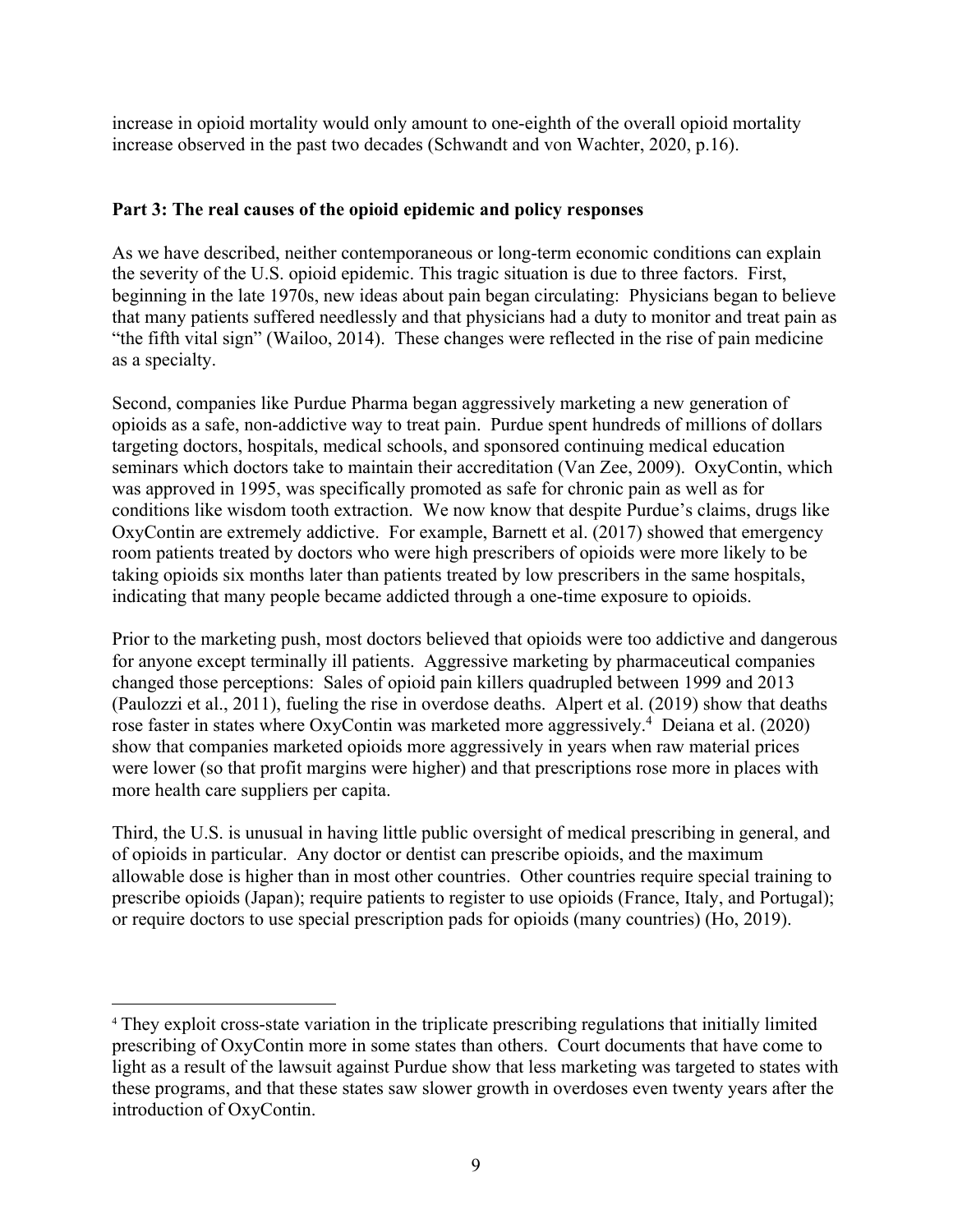Some countries with centralized health insurance systems do not cover opioids for non-cancer care, or to require pre-authorization for such uses. Countries with centralized health insurance systems may also cover alternative therapies, such as physical therapy for back problems, as a first line treatment. In the U.S. alternative therapies are often more expensive than prescription opioids and may not be covered by insurance. Many European countries have universal health insurance systems in which opioids are effectively free, but they do not have opioid epidemics. There have been attempts to blame the U.S. epidemic on the creation of Medicare Part D which covers drugs for seniors (e.g. Mulligan, 2020) or on expansions of Medicaid following the Affordable Care Act. However, it seems illogical to imply that the solution to the epidemic is to reduce health insurance coverage for millions of Americans. Moreover, recent research suggests that Medicaid expansions under the ACA reduced deaths from overdoses (Kravitz-Wirtz et al., 2020).

# *Physician prescribing practices as a key driver of the epidemic*

The result of these factors is that U.S. physicians prescribe too many opioids.<sup>5</sup> Opioids are commonly prescribed in situations where other safer alternatives are available and where opioids are ineffective over the long term. For example, given that people build up tolerance to opioids, they are not suitable for non-terminal chronic pain, such as from back problems. According to the National Institute on Drug Abuse (2020) 21 to 29% of patients prescribed opioids for chronic pain misuse them, between 8 and 12% develop an opioid use disorder, and 4 to 6% of those who misuse prescription opioids start taking heroin. Patients still frequently receive a 30-day supply of opioids when a 3-day supply would likely suffice, creating a risk of both addiction and diversion to the secondary market. In 2016 the Centers for Disease Control belatedly issued guidelines in an attempt to curb these practices (Dowell et al., 2016). But these guidelines are not binding on U.S. physicians.

Why do physicians overprescribe? Some may simply be unaware of the dangers. Schnell and Currie (2018) show that physicians from higher-ranked medical schools prescribe fewer opioids, and that this effect is greater in specialties such as family medicine where doctors would be expected to have less training in pain management.<sup>6</sup> In some cases, physician pay may be directly linked to patient satisfaction which in turn could be linked to successful pain management (Van Zee, 2009). It is possible that patients are influenced by direct-to-consumer advertising and ask for opioid pain medications – the U.S. is one of only three countries in the world that allow such advertising (Ventola, 2011). Some physicians may also use opioids as a way to compete for patients; taken to an extreme, this could lead to the "pill-mills" that became a feature of the American addiction landscape in the 2000s (Temple, 2015).

#### *Policies to curb overprescribing*

<sup>5</sup> U.S. physicians also over-prescribe addictive benzodiazepines relative to doctors in other countries. Taking benzodiazepines with opioids increases the probability of a fatal overdose (Sun et al., 2017).

<sup>6</sup> Doctors with little specialized training in pain medicine prescribe the majority of opioids in the U.S.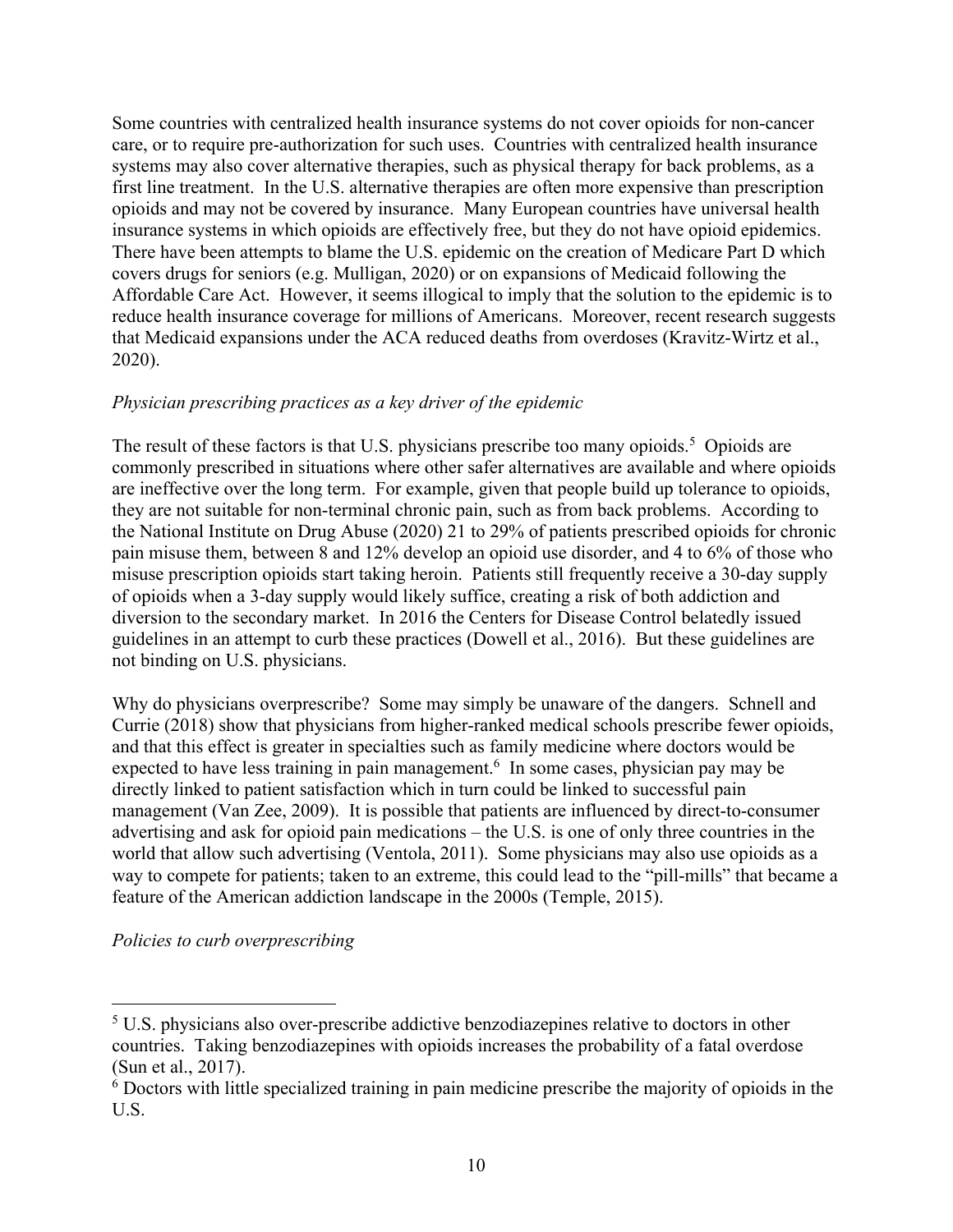The most concrete step so far towards reducing the abuse of prescription opioids is the development of state prescription drug monitoring programs (PDMPs). A PDMP is a statewide electronic database with information about the dispensing of all "scheduled" drugs including opioids. Dispensers must report information about patients, prescribers, and the drugs prescribed. PDMPs are meant to prevent "doctor shopping" by patients who collect multiple prescriptions from different doctors either for their own use or for resale. Initially doctors were only encouraged rather than required to use PDMPs. Meara et al. (2016) found no effect of having a PDMP per se on opioid use (although this study focused on the disabled elderly rather than all opioid users).<sup>7</sup> Buchmueller and Carey (2018), Anca et al. (2019), and Kaestner and Ziedan (2019) show that making PDMPs mandatory for doctors reduced opioid prescribing in states where this was done, though it has been more difficult to demonstrate reductions in deaths using a difference-in-differences framework. One should not expect changes in opioid prescribing behavior to instantaneously change the frequency of overdose deaths. Those who are already addicted to prescription pain medications may be driven to consume illegal opioids if legal opioids become harder to obtain, and it takes time for people to spiral from initial addiction to overdoses and death. So the benefits of preventing addiction will only become clear over time. Still, PDMPs may be having an impact: opioid prescriptions peaked in 2012 at 81.3 per 100 people, and had fallen to 51.4 per 100 people by 2018 (Centers for Disease Control and Prevention, 2020).

PDMPs could potentially be used to identify physicians with improper prescribing behavior, in order to intervene to change their behavior, but this has rarely been done. Doctor et al. (2018) study a program in San Diego that linked death records to the PDMP in order to identify physicians who had prescribed opioids to patients who later overdosed. They show that informing physicians about these overdoses was effective in getting doctors to reduce their prescribing.

Schnell (2017) points out that it is important to not only crack down on the "secondary market" for pain pills that has sprung up (by implementing measures like the PDMPs), but to get doctors to reduce unnecessary prescribing to legitimate patients as well. She shows that well-intentioned doctors may actually prescribe more opioids if they become less worried about pain pills being diverted to other users.

# *Treatment of existing addiction*

Simply reducing prescriptions without addressing treatment could harm people who are already addicted to prescription opioids. In 2010, OxyContin was reformulated to make it harder to abuse. Alpert et al. (2018) and Evans et al. (2019) demonstrate that many OxyContin users switched to illegal opioids, and that as much as 80% of the increase in deaths due to heroin overdoses since 2010 could be due to this reformulation. More recently, the U.S. market has

<sup>7</sup> Horwitz et al. (forthcoming) also point out some issues in the literature on PDMPs, notably that it is difficult to determine exactly when the laws became effective, and that the laws differ considerably in their scope, not only with respect to whether use is mandatory (and for whom it is mandatory).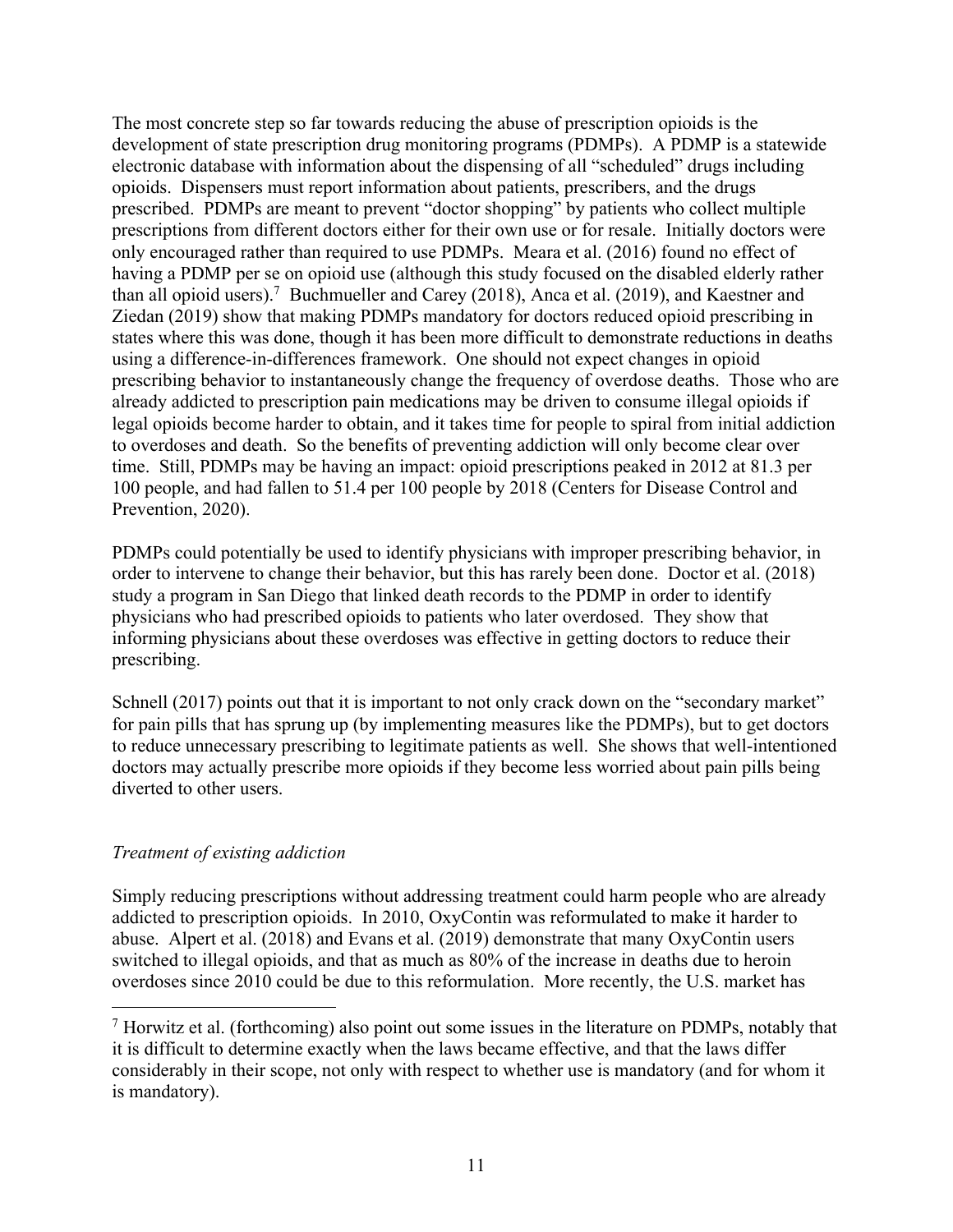been flooded with fentanyl, much of it made in China and Mexico and simply mailed to the U.S. in small packages, or smuggled as counterfeit pills. Fentanyl is much deadlier than heroin, since even tiny quantities kill (Jones et al., 2018). Mulligan (2020) emphasizes the role of prices and the fact that as fentanyl has entered the market, illegal opioids have gone from being more expensive than prescription opioids to being less expensive, spurring addicted users to switch to cheaper but more dangerous drugs. Prices are likely to respond to drug interdiction and enforcement activity, but it will be very difficult to stop the flow of fentanyl into the country without the cooperation of Chinese and Mexican authorities working to stop the production of the drug.

These considerations make effective treatment for opioid addiction an urgent public health priority. Unfortunately, less than 30% of people with a substance abuse problem receive treatment (Center for Behavioral Health Statistics and Quality, 2016). Moreover, many U.S. programs emphasize an "abstinence-only" approach, whereas medication-assisted treatment (MAT) with drugs such as buprenorphine is much more effective in terms of saving lives. Patients in abstinence-only treatment often overdose if they relapse, since they lose their tolerance for opioids. Ironically, while any U.S. doctor can prescribe opioids without any special training or oversight, doctors must obtain special licenses to prescribe MAT and are restricted in the number of patients they can treat (University of Michigan Behavioral Health Workforce Research Center, 2019). On January 14, 2021, the Department of Health and Human Services announced a waiver of these requirements which will allow most physicians to treat up to 30 patients with MAT. This is a promising development that may save many lives (U.S. DHHS, 2021).

Another bright spot in terms of drug treatment policy in recent years has been the adoption of Naloxone Access Laws. These laws permit naloxone, an overdose-reversing drug, to be prescribed to "third parties," or make it available without a prescription. Rees et al. (2019) show that these laws reduced opioid deaths by 9 to 11%, with the largest reduction coming from deaths due to prescription drugs. Moreover, the laws did not increase the use of opioids as some had feared.

What this means is that we must look at the opioid epidemic for what it is: A perfect storm that arose from a combination of newly available opioids, new attitudes about the importance of pain management, aggressive marketing, loose and decentralized prescribing practices, and lack of access to effective treatment. The solution to the problem must lie in addressing these root causes.

# **Conclusions**

The idea that economic decline caused the opioid epidemic remains popular but doesn't fit the evidence in terms of timing. The epidemic began before the Great Recession, continued during the downturn, and became much worse during the long economic recovery after the Great Recession. There is a grain of good news in this realization because it suggests that it is not necessary to reverse economic decline in groups or areas before we can begin to make a dent on the epidemic.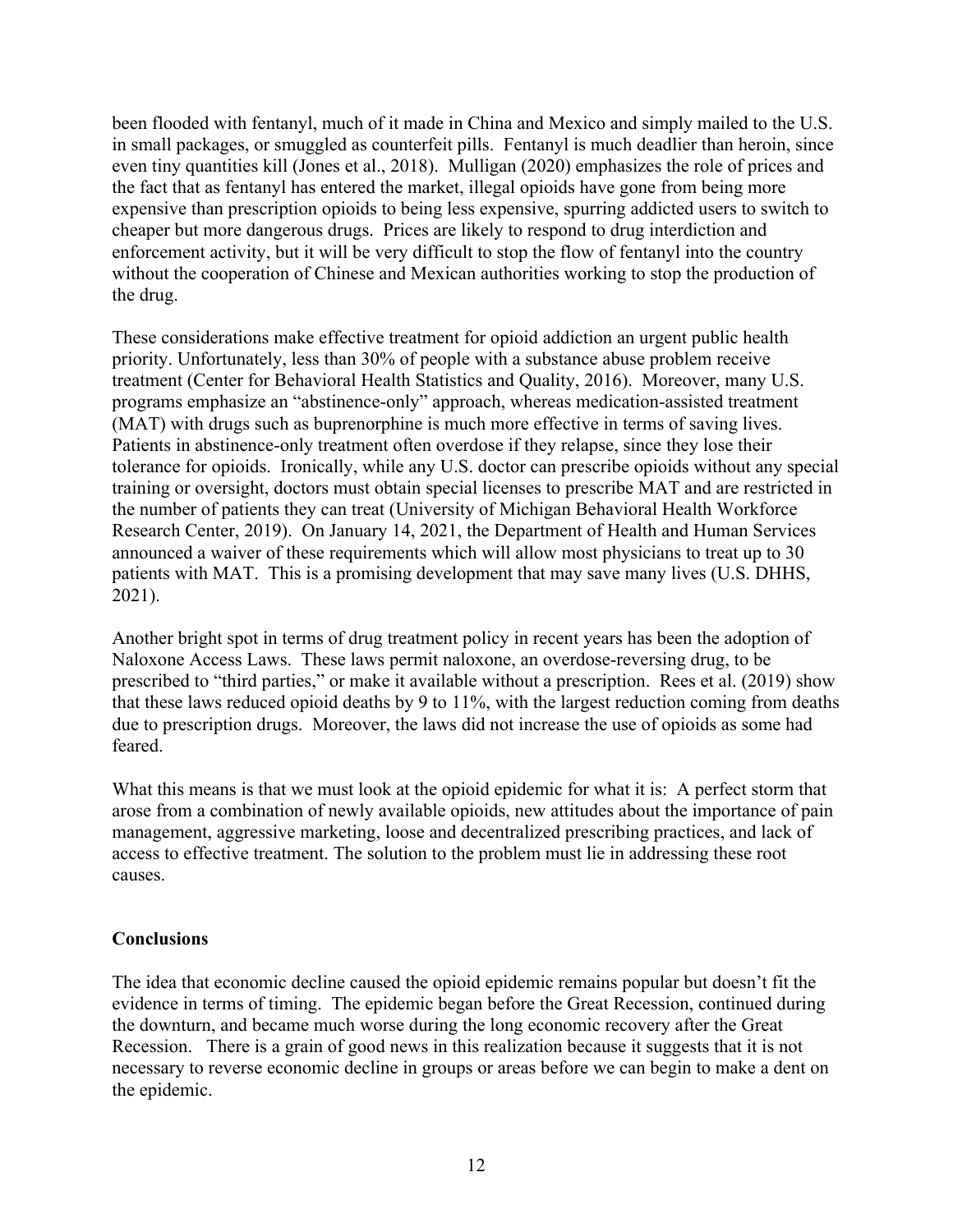The implementation of mandatory PDMPs, new guidelines for opioid prescribing, and laws promoting naloxone had already had some effect. In fact, naloxone policies alone are estimated to have reduced opioid deaths by approximately the same amount that long-term economic decline may have increased them. The number of overdoses fell 4.1% in 2018 relative to 2017 and continued flat in the early months of 2019 (Hedegaard et al., 2020), which was enough to cause life expectancy to have resumed its rising trend before the COVID-19 pandemic hit. However, in 2018, the prescribing rate was still 51.4 prescriptions per 100 persons (more than 168 million total opioid prescriptions). If 8-12% of those treated with opioids go on to develop an opioid use disorder, then our medical system is still generating many new addicts. Policies that would address these problems include reducing opioid prescriptions to "opioid naïve" patients, increasing access to non-addictive pain treatment, expanding the use of overdosereversing drugs, and improving access to medication assisted treatment by removing barriers to its use.

The overdose crisis has clearly worsened during the pandemic: As of this writing (February 2021) the latest available data from the CDC shows a large spike in deaths in April and May 2020 relative to June 2019 (CDC, 2020). Many commentators will seize on these spikes as proof that unemployment causes opioid abuse. Yet a closer look at the numbers does not support this inference. The states with the largest increases in opioid deaths were Louisiana, Iowa, Wyoming and Maine and the simple average of the May 2020 unemployment rates in those states was 10.4%. However, four states, New Hampshire, Idaho, Nevada, and Utah, saw declines in overdose deaths and the average May 2020 unemployment rates in those states was 14.3%. There may be other factors associated with the pandemic such as inability to access treatment, social isolation, and higher anxiety levels that are actually responsible for the link between opioid deaths and the pandemic. Or, the pandemic may happen to have coincided with an upswing in the availability of fentanyl. Commenting on the increase in opioid deaths, Farida Ahmad of the CDC notes that the increase in deaths in April and May 2020 was mainly due to fentanyl and that the increase in these deaths began in the middle of 2019 (CDC, 2020).

It took more than 20 years to get to where we are and the problem will not go away overnight. The pandemic will complicate efforts to stem the tide. Yet, the available evidence suggests that opioid overdose deaths are not an inevitable consequence of economic and social forces but a scourge that common-sense, evidence-based policies aimed at the opioid epidemic itself could address.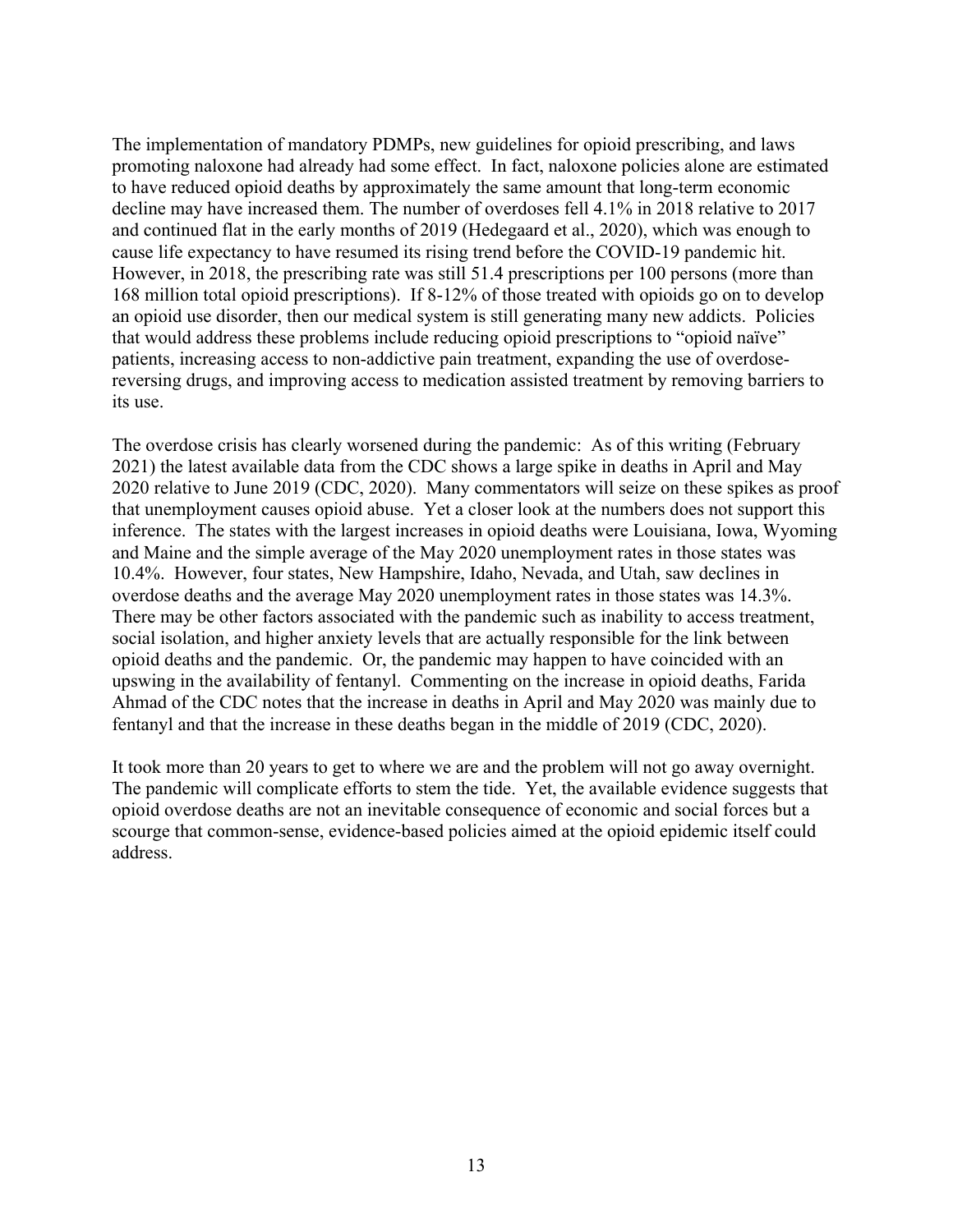#### **References**

Adda, J., Fawaz, Y. (Forthcoming). The health toll of import competition. *Economic Journal*.

Alpert, A., Evans, W., Lieber, E., Powell, D. (2019). *Origins of the Opioid Crisis and its Enduring Impacts* (NBER Working Paper No. 26500). Retrieved from the National Bureau of Economic Research: https://www.nber.org/papers/w26500

Alpert, A., Powell, D., Pacula, R. L. (2018). Supply-Side Drug Policy in the Presence of Substitutes: Evidence from the Introduction of Abuse-Deterrent Opioids. *American Economic Journal: Economic Policy, 10* (4): 1-35.

Altekruse, S.F., Cosgrove, C.M., Altekruse, W.C., Jenkins, R.A., Blanco, C. (2020). Socioeconomic risk factors for fatal opioid overdoses in the United States: Findings from the Mortality Disparities in American Communities Study (MDAC). *PLoS One*, *15*(1):e0227966.

Autor, D., Dorn, D., Hanson, G. (2018). When work disappears: Manufacturing decline and the falling marriage-market value of young men. *American Economic Review: Insights*.

Autor, D., Dorn, D., Hanson, G.H. (2013). The China syndrome: Local labor market effects of import competition in the United States. *American Economic Review*, *103*(6), 2121-68.

Barnett, M. L., Olenski, A. R., Jena, A. B. (2017). Opioid-Prescribing Patterns of Emergency Physicians and Risk of Long-Term Use. *The New England Journal of Msedicine*, *376*(7), 663– 673. https://doi.org/10.1056/NEJMsa1610524

Black, S., Schanzenbach, D. (2017). The Recent Decline in Women's Labor Force Participation. *Brookings Papers on Economic Activity*.

Bloom, N., Kurmann, A., Handley, K., Luck, P. (2019). The Impact of Chinese Trade on U.S. Employment: The Good, The Bad, and The Debatable.

Buchmueller, T.C., Carey, C. (2018)*.* The Effect of Prescription Drug Monitoring Programs on Opioid Utilization in Medicare. *American Economic Journal: Economic Policy, 10* (1): 77-112.

Carpenter, C. S., McClellan, C. B., Rees, D. I. (2017). Economic conditions, illicit drug use, and substance use disorders in the United States. *Journal of Health Economics, 52,* 63-73. https://doi.org/10.1016/j.jhealeco.2016.12.009.

Case, A., Deaton, A. (2015). Rising Morbidity and Mortality in Midlife Among White Non-Hispanic Americans in the 21st Century. *Proceedings of the National Academy of Sciences*, *112*(49), 15078-15083.

Center for Behavioral Health Statistics and Quality*.* (2016)*. Results from the 2015 national survey on drug use and health: Detailed tables*. Rockville, MD*:* Substance Abuse and Mental Health Services Administration*.*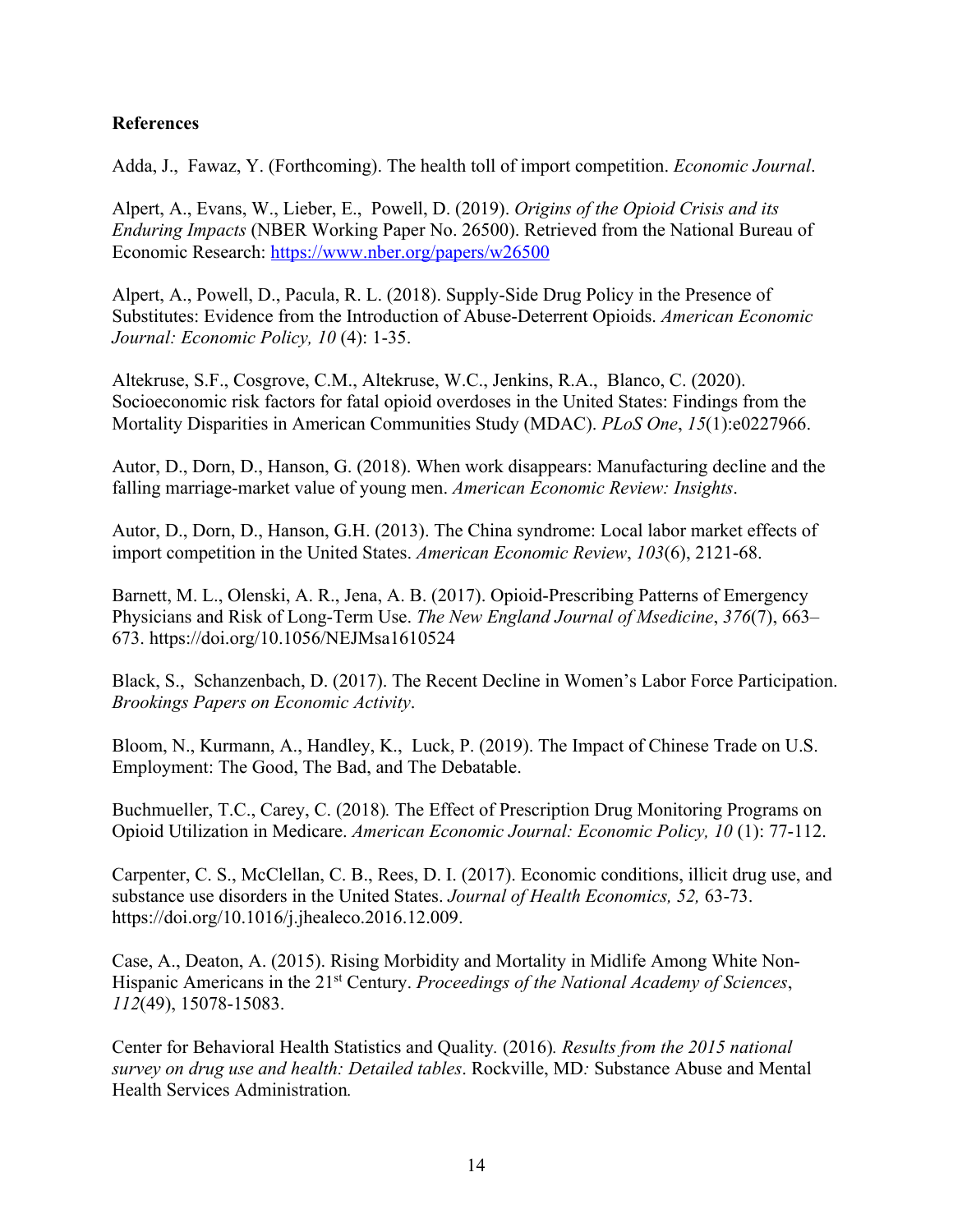Centers for Disease Control and Prevention, National Center for Injury Prevention and Control. (2020). *U.S. Opioid Prescribing Rate Maps*. Retrieved from CDC website: cdc.gov/drugoverdose/maps/rxrate-maps.html.

Centers for Disease Control and Prevention (2020) Q&A on Latest Monthly Estimates of Drug Overdose Deaths, https://www.cdc.gov/nchs/pressroom/podcasts/2020/20201218/20201218.htm, accessed February 8, 2021.

Charles, K.K., Hurst, E., Schwartz, M. (2019). The transformation of manufacturing and the decline in US employment. *NBER Macroeconomics Annual*, *33*(1), 307-372.

Council of Economic Advisors. (2016). *The Long-Term Decline in Prime-Age Male Labor Force Participation.* Washington, DC: Executive Office of the President.

Currie, J., Jin, J., Schnell, M.K. (2019). US employment and opioids: Is there a connection? *Research in Labor Economics*, *47*, 253-280.

Currie, J. and Schnell, M.K., 2018. A Closer Look at How the Opioid Epidemic Affects Employment. *Harvard Business Review*.

Deiana, C., Giua, L., Nistico, R. (2020). *The Economics Behind the Epidemic: Afghan Opium Prices and Prescription Opioids in the U.S.* (CSEF Working Paper 525).

Doctor, J.N., Nguyen, A., Lev, R., Lucas, J., Knight, T., Zhao, H., Menchine, M. ( 2018). Opioid Prescribing Decreases After Learning of a Patient's Fatal Overdose. *Science*, *10*: 588- 590.

Dowell D., Haegerich, T. M., Chou, R. (2016). *CDC Guideline for Prescribing Opioids for Chronic Pain — United States, 2016* (MMWR Recommendations and Reports; 65(No. RR-1):1– 49). Retrieved from: https://www.cdc.gov/mmwr/volumes/65/rr/rr6501e1.htm

Evans, W., Lieber, E. M. J., Power, P. (2019). How the Reformulation of OxyContin Ignited the Heroin Epidemic. *The Review of Economics and Statistics*, *101*:1-15.

Grecu, A. M., Dave, D. M., Saffer, H. (2019). Mandatory Access Prescription Drug Monitoring Programs and Prescription Drug Abuse. *Journal of Policy Analysis and Management, John Wiley Sons, Ltd.*, *38*(1), 181-209.

Harris, M. C., Kessler, L.M., Murray, M.N., Glenn, B. (2019). Prescription Opioids and Labor Market Pains: The Effect of Schedule II Opioids on Labor Force Participation and Unemployment. *Journal of Human Resources*.

He, M.M. (2016). Driving through the Great Recession: Why does motor vehicle fatality decrease when the economy slows down? *Social Science Medicine*, *155*, 1-11.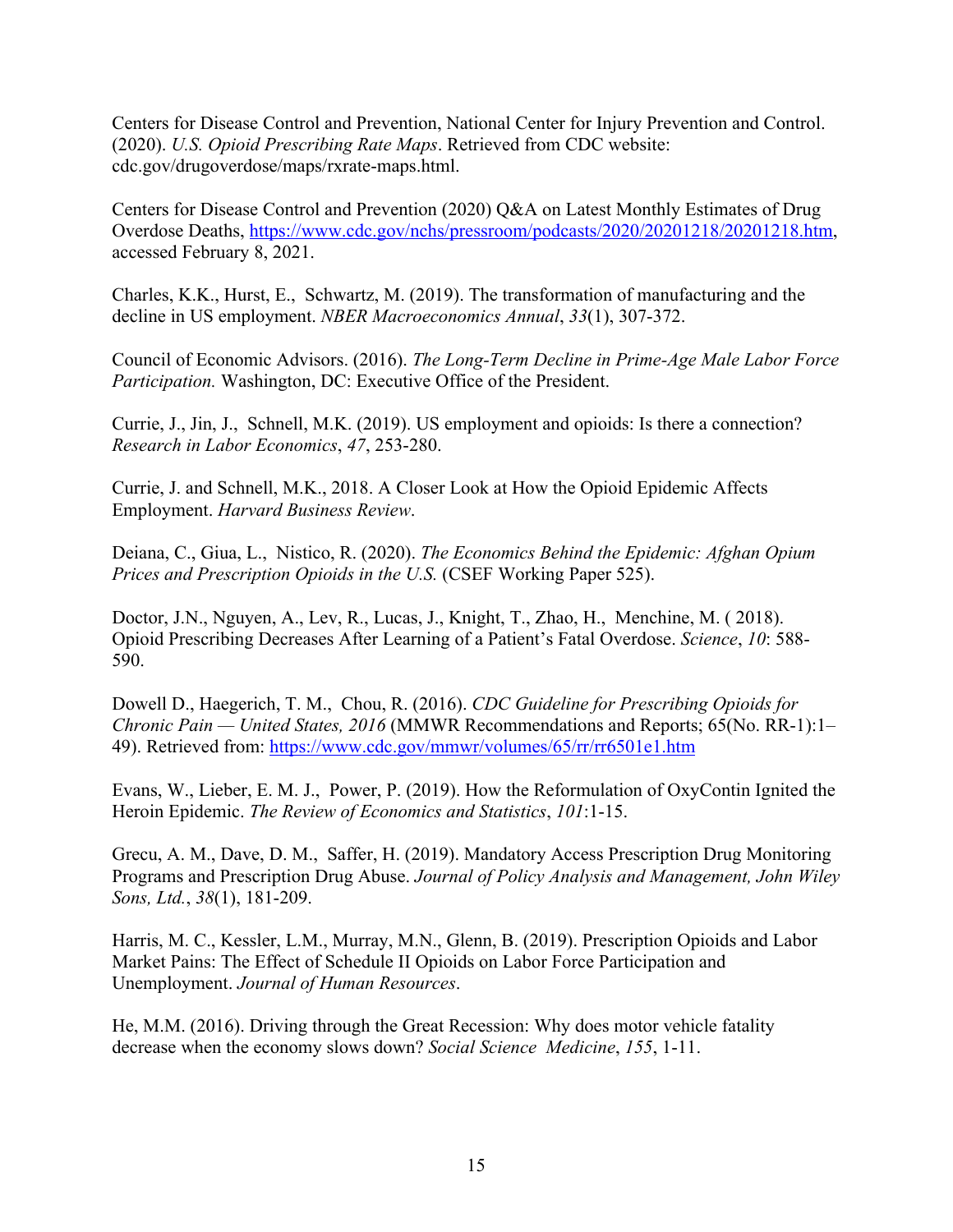Hedegaard, H., Miniño, A.M., Warner, M. (2020). *Drug Overdose Deaths in the United States, 1998-2018* (NCHS Data Brief No. 356). Retrieved from CDC: https://www.cdc.gov/nchs/data/databriefs/db356-h.pdf

Ho, J. Y. (2019). The Contemporary American Drug Overdose Epidemic in International Perspective. *Population and Development Review*, *45*(1) :7-40.

Hollingsworth, A., Ruhm, C., Simon, K. (2017). Macroeconomic Conditions and Opioid Abuse. *Journal of Health Economics*, *56*, 222-233.

Jones, C. M.*,* Einstein*,* E. B., Compton, W. M*.* (2018)*.* Changes in synthetic opioid involvement in drug overdose deaths in the United States, 2010–2016*. JAMA, 319(*17*):* 1819*–*1821*.*

Kaestner, R., Ziedan, E. (2019) Mortality and Socioeconomic Consequences of Prescription Opioids: Evidence from State Policies, NBER Working Paper #26135

Kahn, L.B. (2010). The long-term labor market consequences of graduating from college in a bad economy. *Labour Economics*, *17*(2), 303-316.

Kravitz-Wirtz, N., Davis, C.S., Ponicki, W.R., Rivera-Aguirre, A., Marshall, B.D.L., Martins, S.S., Cerda, M. (2020) Association of Medicaid Expansion with Opioid Overdose Mortality in the United States, JAMA Network Open, 3(1):e1919066.

Krueger, A. (2017). Where have all the workers gone?: An Inquiry into the Decline of the U.S. Labor Force Participation Rate. *Brookings Papers on Economic Activity*.

Meara, E., Horwitz, J., Powell, W., McClelland, L., Zhou, W., O'Malley, J., Morden, N. (2016). State Legal Restrictions and Prescription Opioid Use among Disabled Adults. *The New England Journal of Medicine*, *375*, 44-53.

Horwitz, J, Davis CS, McClelland LS, Fordon RS, Meara E, The Importance of Data Source in Prescription Drug Monitoring Program Research, Health Services Research, 2020. Forthcoming.

Miller, D.L., Page, M.E., Stevens, A.H. Filipski, M. (2009). Why are recessions good for your health? *American Economic Review*, *99*(2), 122-27.

Mulligan, Casey. (2020) "Prices and Federal Policies in Opioid Markets," NBER Working paper #26812

National Institute on Drug Abuse. (2020). *Opioid Overdose Crisis* (NIH: Washington D.C.). Retrieved from https://www.drugabuse.gov/drugs-abuse/opioids/opioid-overdose-crisis.

Oreopoulos, P., Von Wachter, T., Heisz, A. (2012). The short-and long-term career effects of graduating in a recession. *American Economic Journal: Applied Economics*, *4*(1), 1-29.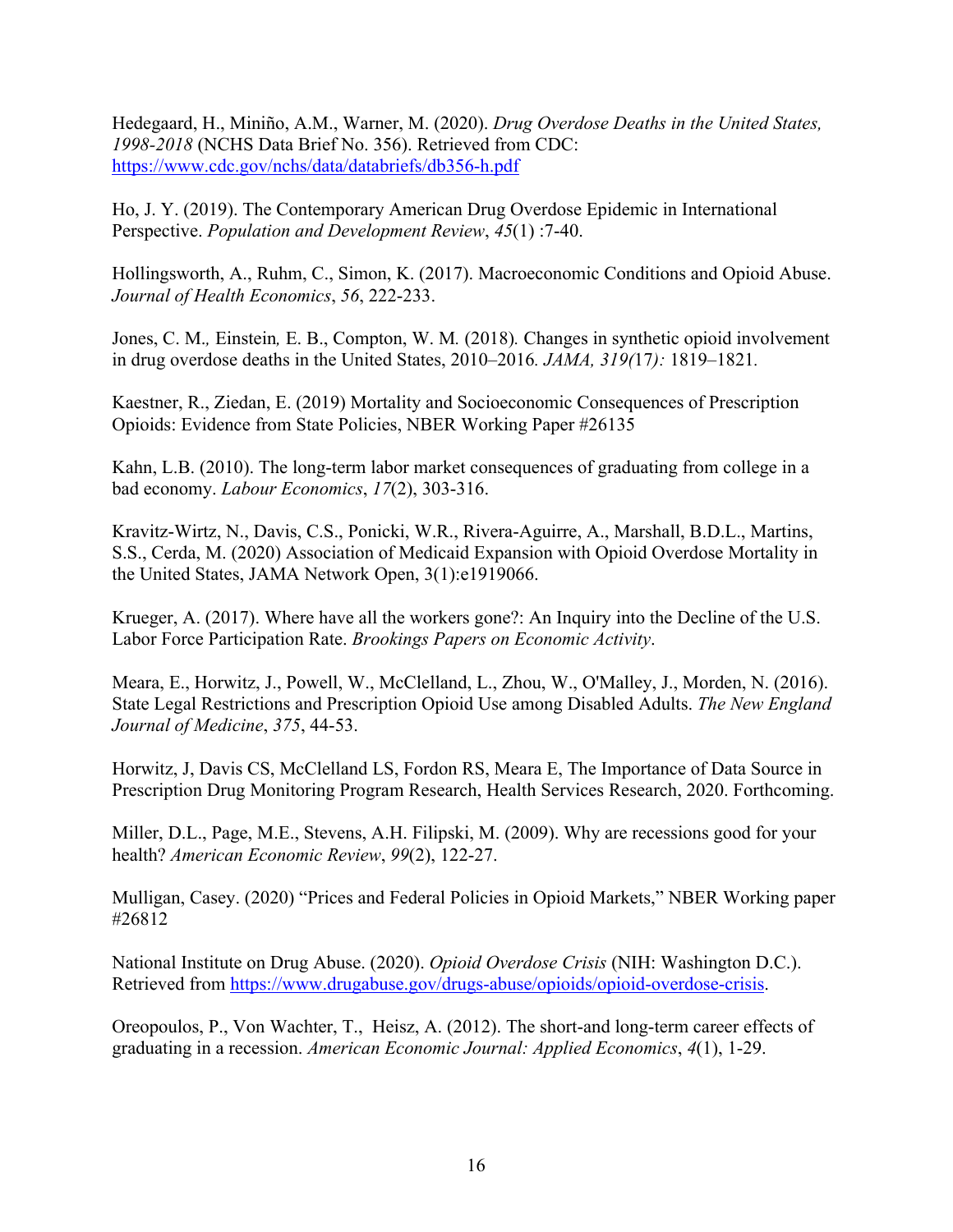Oyer, P. (2006). Initial labor market conditions and long-term outcomes for economists. *Journal of Economic Perspectives*, *20*(3), 143-160.

Parsons, D. (1980). The Decline in Male Labor Force Participation. *Journal of Political Economy*, *88*(1): 117-134.

Paulozzi, L. J., Jones, C. M., Mack, K.A., Rudd, R. A. (2011). *Vital signs: Overdoses of prescription opioid pain relievers – United States, 1999–2008* (Morbidity and Mortality Weekly Report 60: 1487– 1492). Retrieved from CDC: https://www.cdc.gov/mmwr/preview/mmwrhtml/mm6043a4.htm

Pierce, J.R., Schott, P.K. (2020). Trade liberalization and mortality: evidence from US counties. *American Economic Review: Insights*, *2*(1), 47-64.

Rees, D. I., Sabia, J. J., Argys, L. M., Dave, D., Latshaw, J. (2019). With a Little Help from My Friends: The Effects of Good Samaritan and Naloxone Access Laws on Opioid-Related Deaths. *The Journal of Law and Economics*, *62*(1), 1-27.

Ruhm, C. J. (2000). Are recessions good for your health? *The Quarterly Journal of Economics*, *115*(2), 617-650.

Ruhm, C.J., (2019). Drivers of the fatal drug epidemic. *Journal of Health Economics*, *64*, pp.25- 42.

Schnell, M. (2017). Physician Behavior in the Presence of a Secondary Market: The Case of Prescription Opioids (*Working Paper*).

Schnell, M. (2019). The Opioid Crisis: Tragedy, Treatments and Trade-offs. *Institute for Economic Policy Research*.

Schnell, M., Currie, J. (2018). Addressing the opioid epidemic: Is there a role for physician education? *American Journal of Health Economics*.

Schwandt, H., Von Wachter, T. M. (2019). Unlucky cohorts: Estimating the long-term effects of entering the labor market in a recession in large cross-sectional data sets. *Journal of Labor Economics*, *37*(S1), S161-S198.

Schwandt, H. Von Wachter, T. M. (2020). *Socioeconomic Decline and Death: Midlife Impacts of Graduating in a Recession* (NBER Working Paper No. 26638). Retrieved from National Bureau of Economic Research website: https://www.nber.org/papers/w26638

Singhal, A., Tien, Y. Y., Hsia, R. Y. (2016). Racial-ethnic disparities in opioid prescriptions at emergency department visits for conditions commonly associated with prescription drug abuse. *PloS one*, *11*(8).

Stopka, T.J., Jacque, E., Kelso, P., Guhn-Knight, H., Nolte, K., Hoskinson Jr, R., Jones, A.,